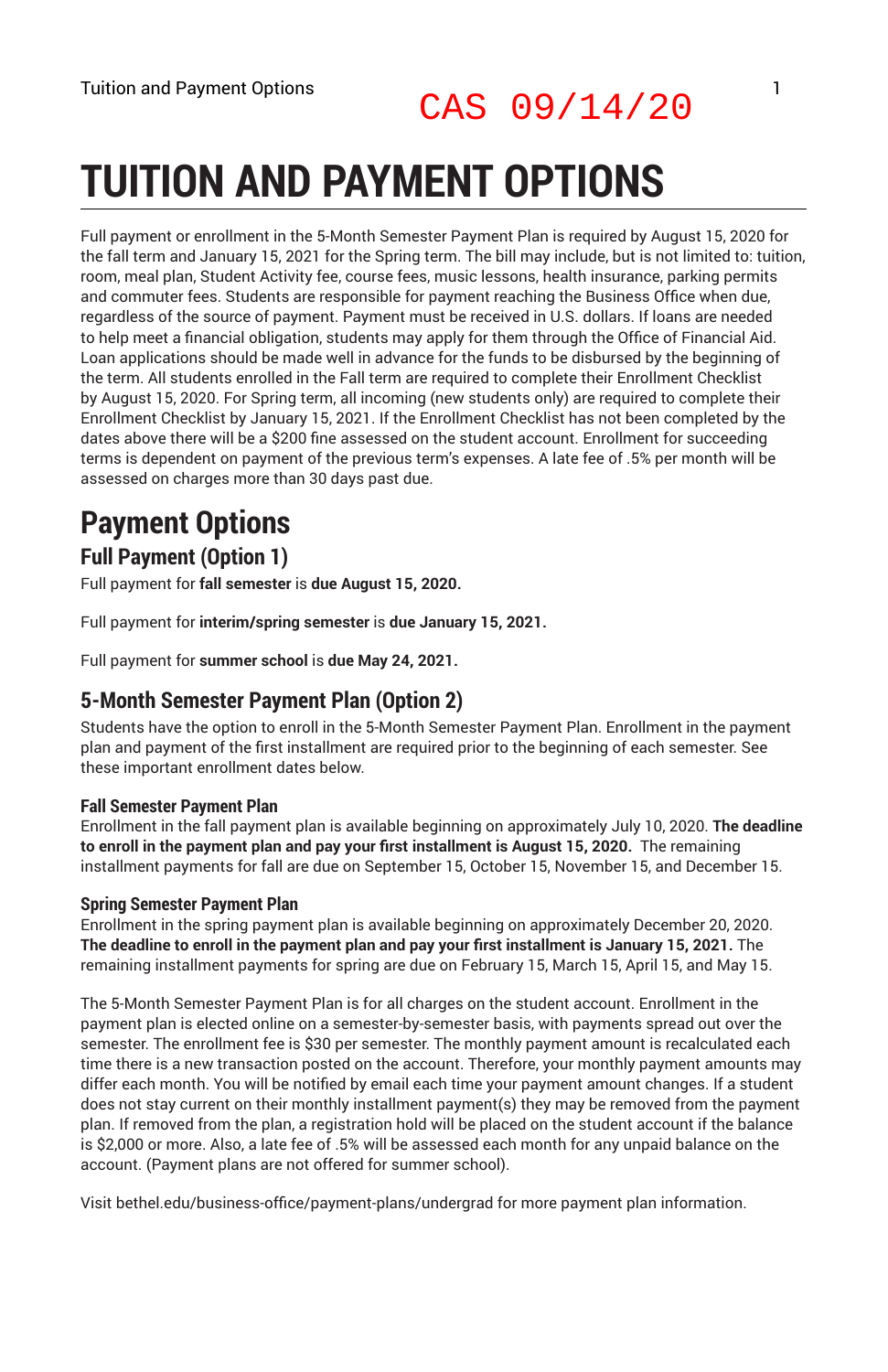#### **Online Monthly Statements**

Around the 17th of each month, an email will be sent to the student's Bethel email address alerting them that the monthly statement is available to view with a link to access the statement. Monthly statements will not be mailed to the home address. Students are responsible for forwarding monthly statement information to parents or others who are helping to pay their bill.

To view online monthly statements:

MyBethel > My Statements and Finances > Make a Payment > Statements

### **Ways to Make a Payment**

Students can view their account, enroll in a Semester Payment Plan, and pay online through **MyBethel (formerly Blink)** > My Statements and Finances > Make a Payment. This will direct you to the Touchnet/Bill-Pay site. To make a payment click "Make Payment" and follow the prompts. To enroll in a Semester Payment Plan click "Enroll in payment plan" and follow the prompts.

- **Online by electronic check:** Authorize automatic withdrawal from your checking or savings account with no fee.
- **Online by credit card:** MasterCard, Visa, American Express, or Discover with a non-refundable fee of 2.85% or \$3 minimum, charged by PayPath (processing service).
- **Online Wire Transfer:** use the Touchnet/Bill-Pay site and select the 'Bank Wire' payment method. Service provided by Western Union
- **In person:** Pay by check, or money order at the Business Office (Anderson Center, 5th Level), 8 a.m. - 4:30 p.m., M-F. Credit cards accepted online only.
- **Drop Box:** located next to the ATM machine near the entrance of the Campus Store. Items in the drop box will be delivered to the Business Office one time per business day.
- **Mail a check:** Bethel University, Business Office 3900 Bethel Drive St. Paul, MN, 55112-6999 Please include your student ID number in the memo portion of the check.

### **Enrollment Checklist**

All students enrolled in the fall term are required to complete their Enrollment Checklist by August 15, 2020. For Spring term, all incoming (new students only) are required to complete their Enrollment Checklist by January 15, 2021. If the Enrollment Checklist has not been completed by the dates above there will be a \$200 fine assessed on the student account.

To view the Enrollment Checklist, go to: My Bethel > Checklist

#### **Late Fees**

A late fee of .5% per month will be assessed on any charges more than 30 days past due.

#### **Registration Hold**

Registration for classes in succeeding terms is dependent on payment of the previous term's expenses. A student whose account is in arrears will have a registration hold on the account and will not be permitted to register for the subsequent term.

Any student who pays an outstanding balance by check will have their registration dropped (for future terms) if the check is returned from the bank due to non-sufficient funds. The student will not be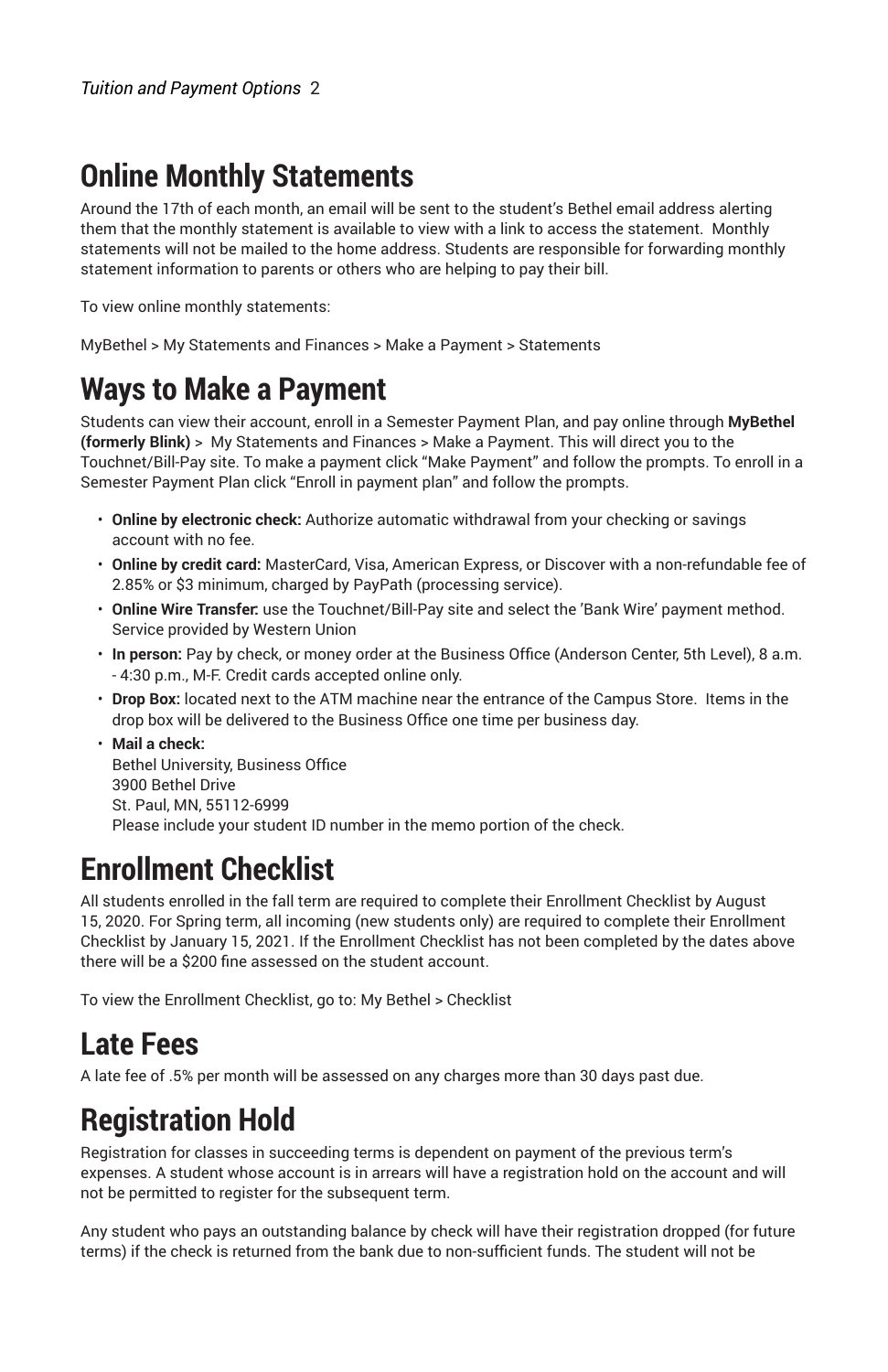permitted to re-register until full payment is received. If repayment is made via check registration will be granted in ten business days.

Any student in good standing on a payment plan (current on their monthly payment installments) will be allowed to register for future terms. If the student fails to pay their remaining monthly installments, their registration may be dropped.

Be advised that students whose registrations have been dropped have no guarantee that the same course(s) will be available when they re-register.

### **Transcript Hold**

When full payment has not been received, a transcript hold is placed on the student account. A transcript hold will prevent an official transcript from being printed by the Office of the Registrar.

#### **Finance Clearance for Graduation**

A student will not be issued an official transcript or receive their diploma until all financial obligations have been met.

### **Financial Suspension**

Bethel reserves the right to suspend a student from a program, course(s), housing, and meal plan if there is failure to provide full payment on the student account when due. Any student who is financially suspended during a semester will be withdrawn from their classes, removed from their meal plan, and required to move out of Bethel housing.

#### **Past Due Accounts**

The following paragraphs apply to all students:

**Default:** I will be in default if: I fail to pay the total amount payable when due, any scheduled payment under either a semester payment plan or installment plan, or any other fee (which may include, but are not limited to, charges such as parking fines, library fees, other charges for violations of Bethel University policies, or any other amount billed to my student account) by the 15<sup>th</sup> day of the month following the month in which I am sent billing notice.

Failure to pay due to the following situations will not exempt me from entering default:

- withdrawal from Bethel University (whether voluntary or involuntary),
- insufficient funds in an account from which my payment was drawn (or similar circumstances),
- change of address without notifying Bethel University in writing,
- providing to Bethel University any false or misleading information,
- a case under U.S. Bankruptcy Code is started by or against me or any guarantor or cosigner.

If I am in default, Bethel University may require immediate payment of my Obligation in full along with any unpaid fees. If Bethel University demands immediate payment and I fail to comply, I agree that Bethel University may add my unpaid fees to my Obligation. If any payment is not paid in full by the 15<sup>th</sup> day of the month following the month in which it was due, I agree to pay Bethel University a default charge of six percent (6%) of the unpaid and past due amount of my Obligation. In addition, Bethel University may prohibit me from scheduling courses for the current or following semester; remove me from current courses; withhold course credits, academic transcripts, and my diploma without prior notice until the Obligation is paid in full. Bethel University may also exercise any other legal rights it may have, including engaging a collection agency to enforce its rights hereunder or taking legal actions to collect amounts due to it. In the event Bethel University incurs expenses collecting my Obligation, I agree to pay all reasonable attorneys' fees, legal expenses, and collections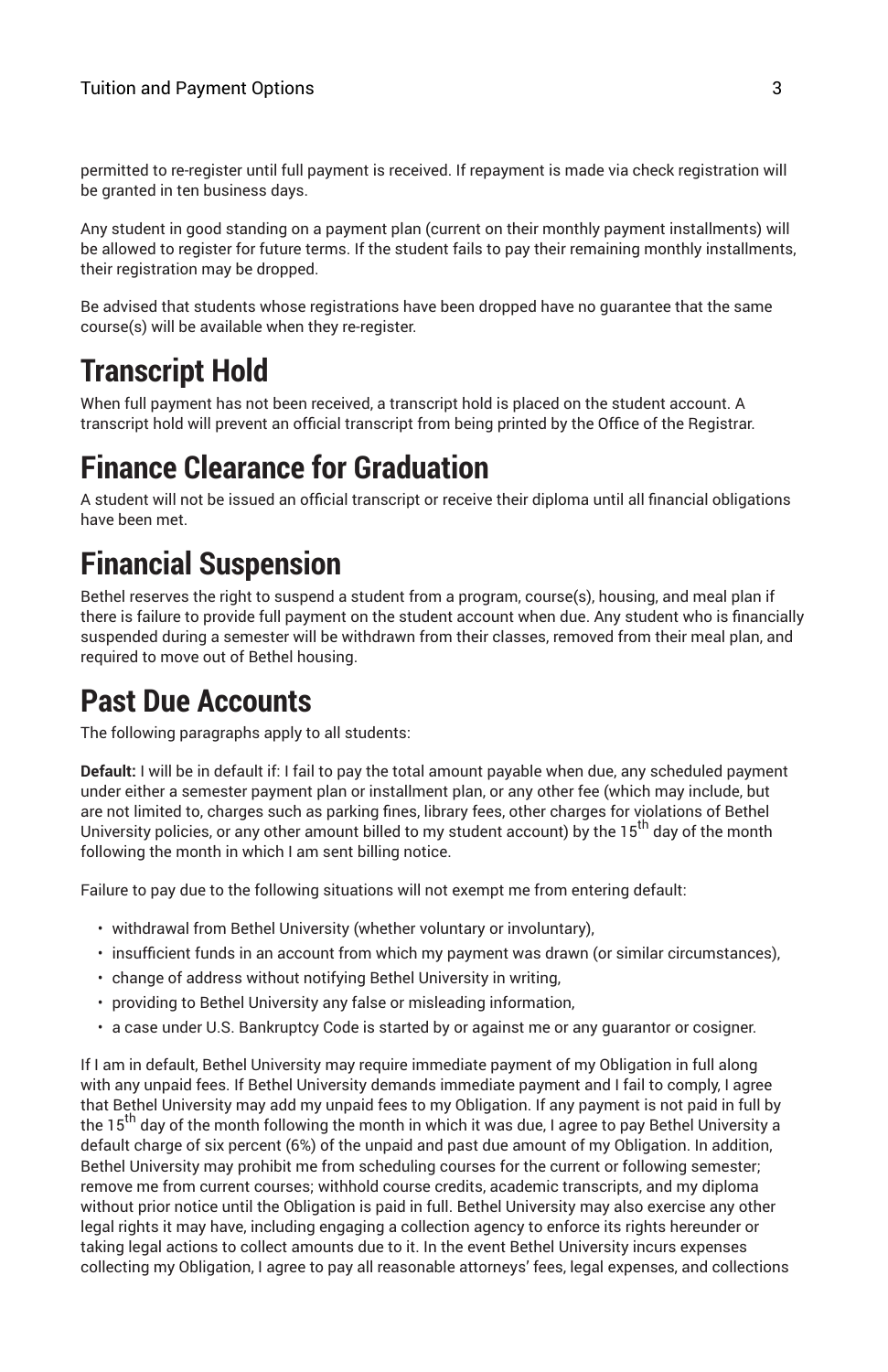fees that result from my default (unless prohibited by law) at the rate of twenty-two percent (22%) of the unpaid Obligation. Even if I am in default, Bethel University may or may not require immediate payment, and may delay enforcing any of its rights without waiving them.

## **Non-Sufficient Funds**

If payment is returned from the bank for non-sufficient funds, a \$25 returned check fee will be assessed on the student account. Any student (or parent/guardian) who has two checks returned due to nonsufficient funds will not be allowed to make future payments by personal check.

## **Enrollment Deposit**

A one-time enrollment deposit of \$300 is required of all students. The deposit allows students to register for each succeeding semester, provided all financial obligations have been met.

Enrollment deposits are not required of students admitted on a special basis, including but not limited to: Postsecondary Enrollment Options (PSEO) program students, summer school students, or consortium visitors.

## **Off-Campus Programs**

Students participating in a Bethel-sponsored fall semester or spring semester off-campus program who maintain their status as Bethel students are considered full time for purposes of determining the cost of interim tuition. See the Office of Off-Campus Programs/International Studies for a list of Bethelsponsored off-campus programs.

### **Postsecondary Enrollment Options Program (PSEO)**

Students participating in the PSEO program at Bethel are not responsible for paying the enrollment deposit, tuition, Student Activity fee, course fees, and books. Fees for tuition, the Student Activity fee, and course fees will appear on the student account and then the charges will be credited (reversed) on the account. PSEO students are responsible for the following, including but not limited to: room, meal plans, campus store charges, library fines, and traffic fines. Specific questions regarding the PSEO program should be directed to the Office of Admissions.

## **Refunds and Withdrawals**

Students who withdraw from classes during the term may be eligible for a refund. There are two types of refunds: billing refunds (tuition, room, meal plan, etc.) and financial aid refunds. A billing refund credits funds to the student account, thereby decreasing the amount that is owed on the student account. A financial aid refund reduces the amount of financial aid available to pay the billing charges, thereby increasing the amount that is owed on the student account.

A student seeking to withdraw from all classes at Bethel must notify the Office of Student Life. This date of notification will serve as the student's withdrawal/stop-out date. The student will be provided with a packet of information regarding the withdrawal and stop-out processes and will be scheduled for a withdrawal/stop-out interview with one of the student life deans. Students are asked to read through all materials provided in the packet in advance of their interview with the dean. Once the interview is complete the dean will process the student's withdrawal/stop-out.

# **Tuition and Housing Refund Schedules**

#### **Full Refund Period:**

The full refund period is the seventh calendar day after the beginning of the semester. Modular courses, which begin after the first week of the semester and/or end before the final week of the semester, also have a 100 percent refund period through the seventh calendar day of the course.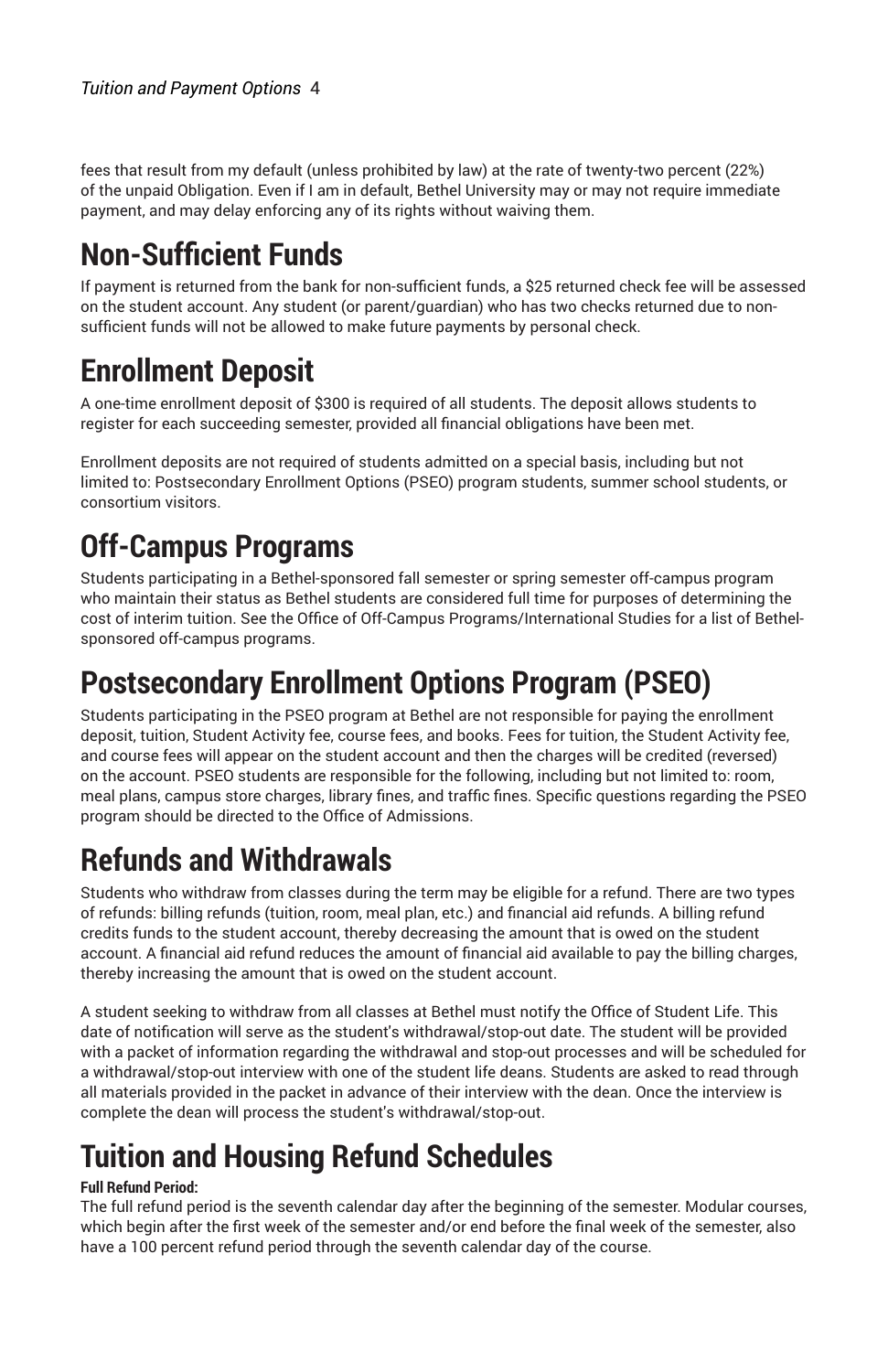#### **Full Refund:**

Students are entitled to a 100 percent refund of institutional charges and monies paid to their student accounts provided they withdraw from the course(s) before the end of the Full Refund Period.

#### **Pro-Rata Refund:**

Students who withdraw after the Full Refund Period receive a pro-rata refund of institutional charges up to and including 50% of the enrollment period. The percentage of institutional charges and financial aid retained on the student's account is equal to the percentage of the period of enrollment that was completed.

#### **No Refund:**

Students who withdraw after the end of the pro-rata refund period are not eligible for a refund. There shall be no refund available to the student if the student withdraws after completing more than fifty (50) percent of the enrollment period.

**The Bethel Student Activity fee, course fees, science lab fees, and nursing department fees** (if applicable) are refunded in full through the 100% refund period. Thereafter, there is no refund of the fees.

Students who withdraw from Bethel or drop below full-time status may incur additional tuition and housing costs for interim. Please see the "Student Costs" section or contact the Bethel Business Office for additional information.

Students with a meal plan who officially withdraw or choose to cancel their meal plan must notify the Office of Campus at, https://www.bethel.edu/dining-services. A student may receive a prorated refund of their meal plan.

#### **Account Questions?**

More student account information is available at bethel.edu/business-office.

Contact the Business Office at 651.638.6208 (800.255.8706, ext. 6208) or at businessoffice@bethel.edu.

#### **Financial Aid Refunds**

There are four sources of financial aid: federal government (Title IV funds), state governments, Bethel University, and private third-party organizations (e.g., Dollars for Scholars). Financial aid is refunded in accordance with policies established by each entity. Refunds are first calculated for federal funds, then state funds, then Bethel and third-party funds.

Students who withdraw from all classes during the 100% tuition refund period are presumed to have not attended their classes. These students will receive a full refund of all their financial aid unless they complete a Supplemental Withdrawal Form (available in the Office of Student Life), documenting their attendance at each class. Upon receipt of the Supplemental Withdrawal Form, the federal financial aid refund policy will be calculated using the last date of class attendance as the official date of withdrawal. If students receive a full (100%) refund of tuition, they are ineligible for any state, institutional, or private sources of financial aid.

1. **Federal (Return of Title IV Funds) Refund Policy.** If a student withdraws or is expelled from Bethel after a term has begun, the school or the student may be required to return some of the federal funds awarded to the student.

The federal formula requires a return of Title IV (federal) aid if the student received federal financial assistance in the form of a Pell Grant, Supplemental Educational Opportunity Grant, TEACH Grant, Perkins Loan, Direct Subsidized Loan, Direct Unsubsidized Loan, or Direct PLUS Loan and withdrew on or before completing 60% of the term. Students retain funds earned through the Federal Work Study Program prior to withdrawing from Bethel.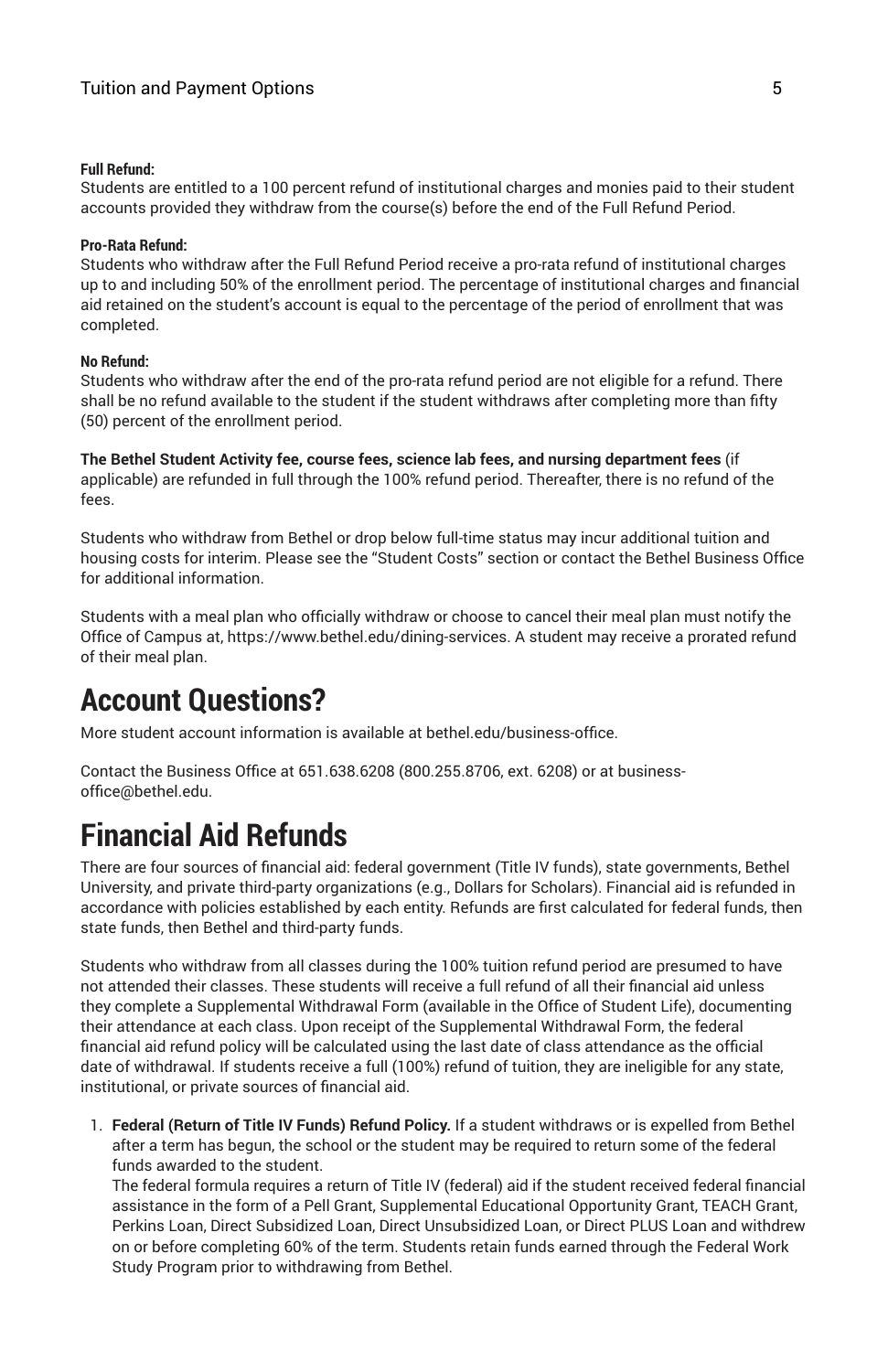For semester-long courses the percentage of Title IV aid to be returned is equal to the number of days remaining in the term divided by the number of calendar days in the term. Scheduled breaks of more than four consecutive days are excluded. For modular courses (e.g., interim), the same principle applies that students earn federal financial aid based on the percent of their enrollment period, but the number of course days in the numerator and denominator only includes days for courses the student is registered to attend when the withdrawal is initiated.

- 2. **Minnesota Office of Higher Education (OHE) Financial Aid Refund Policy.** Bethel is required to use the OHE financial aid refund policy when calculating refunds for the Minnesota Public Safety Officer's Survivor Grant Program, Minnesota GI Bill, Minnesota State Grants, and Minnesota SELF loans. After applying Bethel's "billing refunds" and the "Return of Title IV Funds" refund calculations to the student's account, a proportionate share of the state aid is refunded. Students who withdraw during a 100% tuition refund period are not eligible for any Minnesota state financial aid. Students retain funds earned through the Minnesota State Work Study Program prior to withdrawing from Bethel.
- 3. **Financial Aid Refunds for Institutional and Third-Party Funds.** After calculating the federal and Minnesota financial aid refund policies, Bethel reduces institutional and third-party sources of gift aid using the Tuition and Housing Refund Schedule. Institutional and third-party gift aid is reduced by the same percent as the student's tuition was reduced. Private educational loans are first used to pay any remaining balance on the student's account. If, after all refund calculations, there is a credit on the student's account, a portion of the private loan may be refunded to the lender.

**Sample refund calculation.** Because there are several different refund policies involved in most withdrawals, students may still owe money to the school after all calculations are completed. Students considering withdrawal are encouraged to visit a financial aid counselor and simulate the financial effect of withdrawing before officially withdrawing from the university.

Suppose a student is enrolled full time and withdraws from all classes on the 10th day of a 110-day semester. The student lived on campus and had a meal plan. Sample charges and financial aid are listed in the "original" columns below. After applying all the refund calculations, this student will owe \$717.88.

| Institutional<br><b>Charges</b>                 | <b>Original</b> | Refund  | <b>Refund</b>   | <b>Net Charges</b>  |
|-------------------------------------------------|-----------------|---------|-----------------|---------------------|
| Tuition                                         | \$17,505        | 75%     | ( \$13, 128.75) | \$4,376.25          |
| <b>Room</b>                                     | \$2,795         | 75%     | (S2,096.25)     | \$698.75            |
| <b>Meal Plan</b>                                | \$1,805         | 95%     | (S1, 713.88)    | \$91.12             |
| <b>Bethel Student</b><br><b>Association Fee</b> | \$75            | 0%      | $\Omega$        | \$75                |
| Lab Fee                                         | \$50            | 0%      | $\Omega$        | \$50                |
| <b>Total Charges</b>                            | \$22,230        |         | ( \$16, 938.88) | \$5,291.12          |
| <b>Financial Aid and</b><br>Cash                | <b>Original</b> | Refund  | <b>Refund</b>   | <b>Net Payments</b> |
| <b>Direct Subsidized</b><br>Loan                | (S2,700)        | $-100%$ | \$2,700         | \$0                 |
| <b>Federal Pell Grant</b>                       | (S2,900)        | $-82%$  | \$2,368         | ( \$532)            |
| <b>Subtotal: Federal</b><br>Aid                 | ( \$5,600)      | $-91%$  | \$5,068         | ( \$532)            |
| <b>Minnesota State</b><br>Grant                 | (\$2,900)       | $-85%$  | \$2,452         | ( \$448)            |

#### **Sample Refund Calculation (Student withdraws from all 15 credits on 10th day of classes.)**